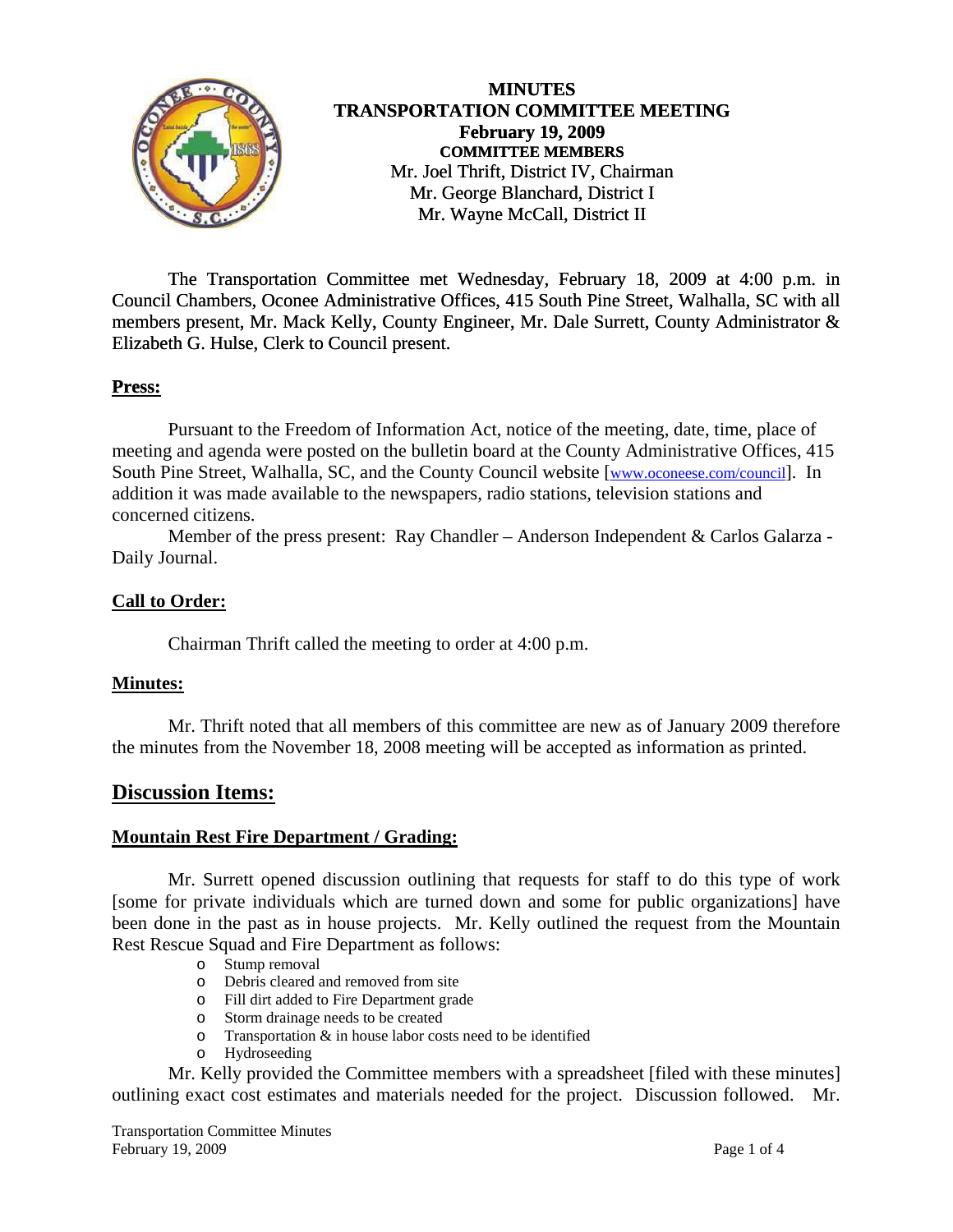Blanchard asked if Mr. Kelly could provide additional information to include site plans for review at a future Committee meeting. Mr. Kelly stated that no plans were available. It was also suggested that representatives from the Mountain Rest Rescue Squad and/or Fire Department might want to attend next meeting to address specific questions regarding intended use of the property.

No action was taken on this matter at this time.

#### **Coneross Point HOA / Tree Cutting:**

Mr. Kelly briefly described the County's procedures for maintenance of right-of-ways as it relates to tree cutting/trimming, limb removal, downed trees, removal of structures, etc. He noted that approximately 80% of the county roads have prescriptive easements = meaning there is a recorded historical pattern showing county maintenance on the road. Discussion followed.

 Mr. Kelly noted that for the Coneross Point subdivision the county has 50 foot right-ofway. A citizen in the subdivision has complained about the county's cutting of trees in the rightof-way. This citizen has started a petition to have the county stop maintenance of the right-ofway; however, Mr. Kelly noted that there is concern that there may be multiple signatures from the same properties and the HOA is looking into this at this time. Mr. Kelly stated that he met with the Home Owner's Association [HOA] and rode through the community for approximately 2 hours. After the meeting, Mr. Todd Fink, HOA President, stated that he would review all the information with the HOA at the next meeting and that he would get back to Mr. Kelly.

 Discussion followed regarding imposing regulations that would require that if a citizen or HOA stop the county from maintaining the right-of-way that they become financially responsible for any and all damage. Mr. Kelly presented a draft letter for the Committee's consideration [filed with these minutes].

 No action was taken on this matter at this time but the Committee asked Mr. Kelly to report back on any status change regarding this issue.

#### **Road Paving Ordinance Review:**

Mr. Kelly briefly reviewed with the Committee Ordinance 2008-19. He highlighted Articles #3-6 and #6 F. Discussion followed.

 No action was taken on this matter at this time but the Committee asked that this Ordinance be placed on the next agenda for further discussion.

#### **Proposed List of Roads for Paving:**

Mr. Kelly briefly reviewed with the Committee the list of roads approved at the October 10, 2008 Transportation Committee meeting. He asked that this group take this list forward to the full council for approval so that work may begin. Discussion followed. Below is a summary of the roads/work to be completed:

*It was the consensus of the committee to authorize the Road Department to pave in house the following roads: Deerwood Lane, Cherokee View Drive, Briar Creek Drive and Brushy Mountain Road.* 

*It was the consensus of the committee to authorize the Road Department to bid out for paving the following roads: Cartee Road, Edgewood Drive and Wisteria Drive.*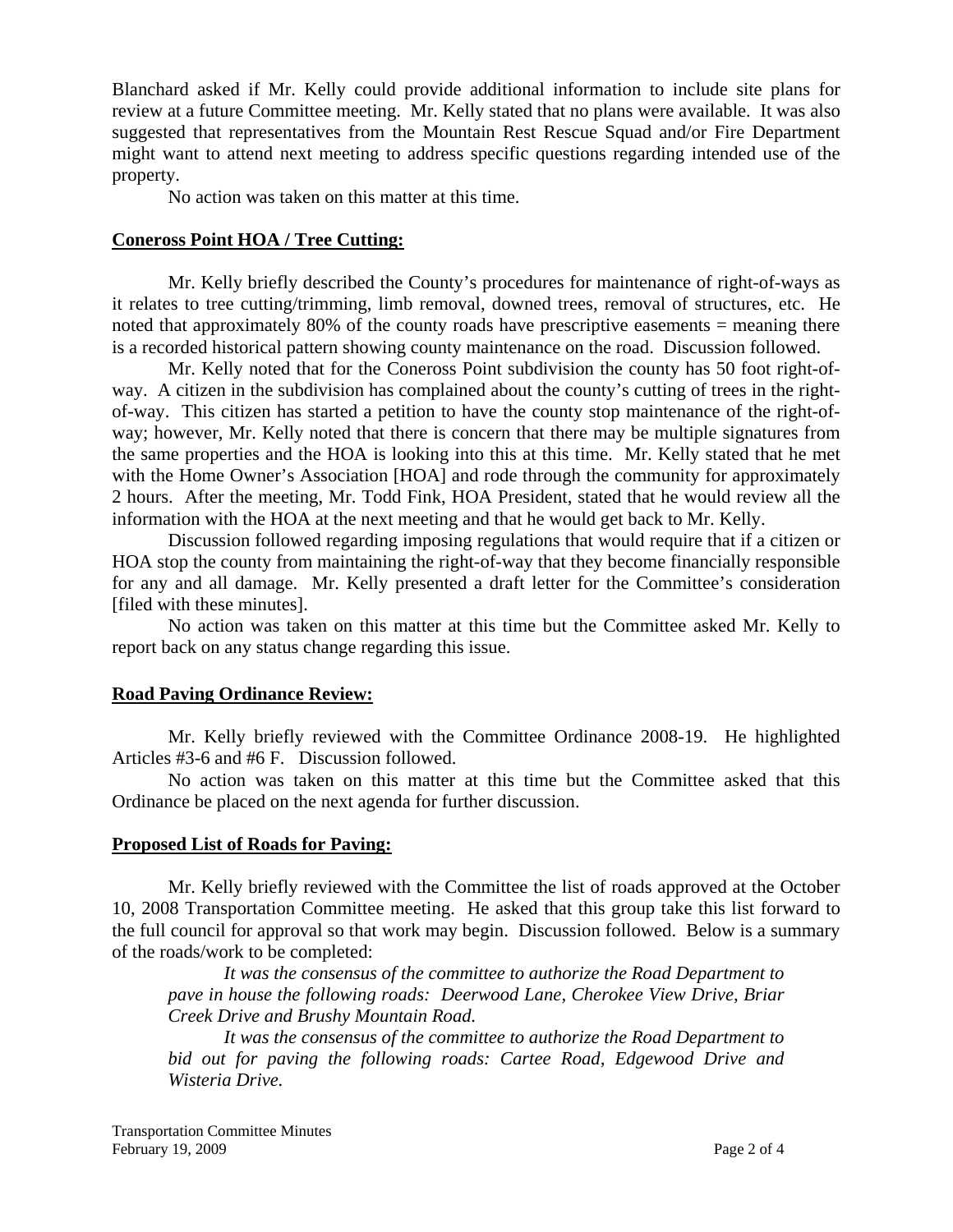Mr. Thrift stated that he would bring this to the next full Council meeting to be held on March 3, 2009 for approval.

## **Purchase of Asphalt:**

Mr. Kelly noted that also at the October 20, 2008 meeting the Committee approved a trial period for the purchase of asphalt. A copy of the motion made was as follows:

*Mr. Lyles made a motion, seconded by Mr. Blanchard, approved 3 – 0 to authorize the Road Department to implement "Standard Operating Guidelines for Roads & Bridges Department to Purchase Asphalt Materials" for a six month trial period. The committee requests that a report be made at the end of the trial period to determine if the Guidelines should be recommended to Council to be made a permanent policy.* 

 Mr. Kelly stated that he will report back to this Committee in April regarding the success of implementing these standards during the prescribed 6 month trial period

#### **Corp of Engineer's Request to Accept Choestoea Road:**

Mr. Kelly briefly reviewed with the Committee the Corp of Engineer's request to take over this road which is off Dr. John's road and leads to a community boat ramp. Mr. Surrett noted that they have agreed to finish the road to county standards prior to turning it over to us for future maintenance. Discussion followed.

 No action was taken on this matter at this time but the Committee asked that this be placed on the next agenda for further discussion.

# **Planning for Future Meetings / Review of Outstanding Issues:**

1.] Ms. Elizabeth Hulse, Clerk to Council, briefly reviewed with the Committee three outstanding issues that need action by the committee [copy of summary filed with these minutes]. She asked that each member review the material so that these issues can be scheduled for discussion by the Chair at an upcoming meeting.

2.] Mr. Surrett suggested to the Committee that they consider establishing a regular meeting schedule. Mr. Thrift stated agreement and asked that this issue be placed on the next agenda for scheduling for the balance of 2009.

3.] Mr. Kelly stated that he has received phone calls from citizens regarding paving for Gnatts Hollow and Louie Lane. He stated that letters have been sent and that not all of the rightof-ways have been obtained therefore paving can not be scheduled.

#### **Davis & Floyd / Replacement of Jenkins Bridge at Toxaway Creek / \$31,400:**

 Mr. Thrift added this item to the agenda for discussion. This was discussed at the Council meeting held on February 17, 2009. Additional discussion took place with the County Engineer and the County Administrator regarding the specifics of this approved item.

 Mr. Surrett stated that he would work with the Engineer and Procurement to identify other options to potentially reduce the costs associated with this issue and that he would report back to this committee at a future meeting.